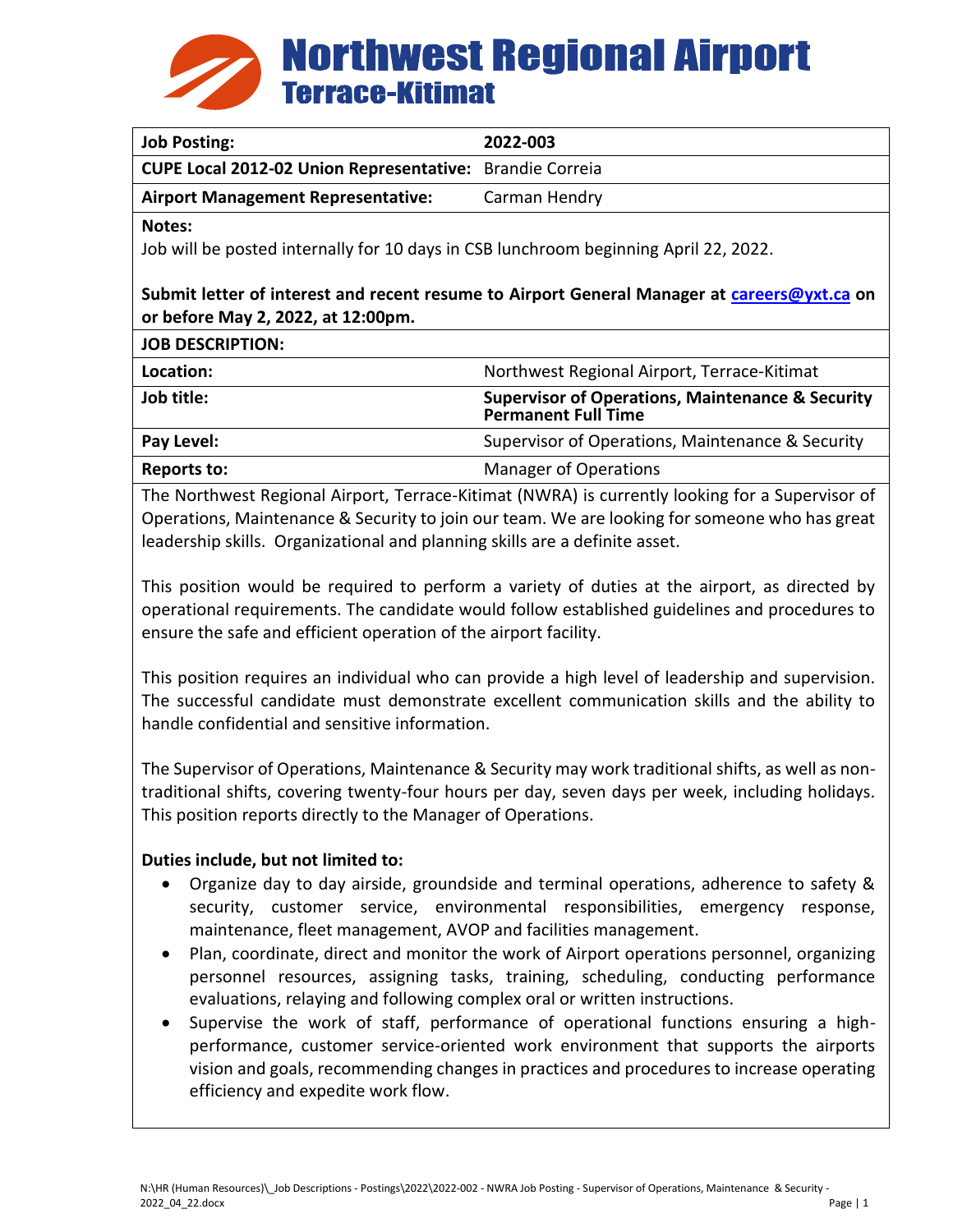# **Northwest Regional Airport Terrace-Kitimat**

- Devise and evaluate performance standards for the assigned area(s) and develop long range/short term goals and objectives for the assigned area(s) in conjunction with departmental plans and goals.
- Develop and implement operational policies in accordance with airport management and board requests, federal mandates and/or legislation and ensures policies are regularly evaluated in accordance with legislation, governmental requirements, and standards.
- Develop or modifies work plans, methods, and procedures and determines work priorities.
- Assign and distribute work, review work for accuracy and completeness, and return assignments with recommendations for proper completion.
- Plan, organize, and conduct training programs for NWRA operations crew.
- Develop and monitor AVOP program, training both in-house and external agencies, certifying these personnel for airside access and vehicle operation privileges.
- Establish and maintain effective working relationships among various work groups by encouraging, developing, and strengthening cooperation and leadership in inter-group relations and communications.
- Interact and provide assistance to tenants, contractors, government agencies, other city departments, the traveling public and airport employees, as required.
- Develop and implement staff training and development programs to ensure regulatory and in-house training requirements are met and to provide opportunities for individual employee growth and long-term development of employees.
- Develop and manage the budget for the assigned area(s) and allocating funds in order to accomplish departmental and overall goals and objectives.
- Make recommendations for purchase of equipment, services, and vehicles and for sale of surplus items; prepares bid specifications.
- Participate in management decisions related to investments in capital improvements and develop and oversee the capital program and/or projects.
- Conduct preliminary plan review of improvement projects on and around the Airport to assist in ensuring compliance with Federal Aviation Regulations; confers with design engineers, contractors, inspectors and property owners regarding plans review.
- Develop goals, document performance, provide performance feedback and formally evaluate the work of the employees; document performance concerns and provide reward and recognition for proper and efficient performance. Assists staff to achieve performance standards and identify opportunities for continual improvement to performance standards.
- Directs or assist with the development of contracts within the operational area(s) including drafting RFP for professional/services contracts, evaluating proposals, assisting with selecting successful bidder and contract administration, and monitoring contracts for compliance and expenditures.
- Participate in decisions involving the organization structure and staffing levels and provide effective leadership and management of personnel in their departments, including shift scheduling, overtime approval, payroll submissions and leave authorizations.
- Actively participate in the NWRA Safety Management Systems (SMS) Program; including training, awareness, safety report reviews, investigations, implementing mitigations and follow-up.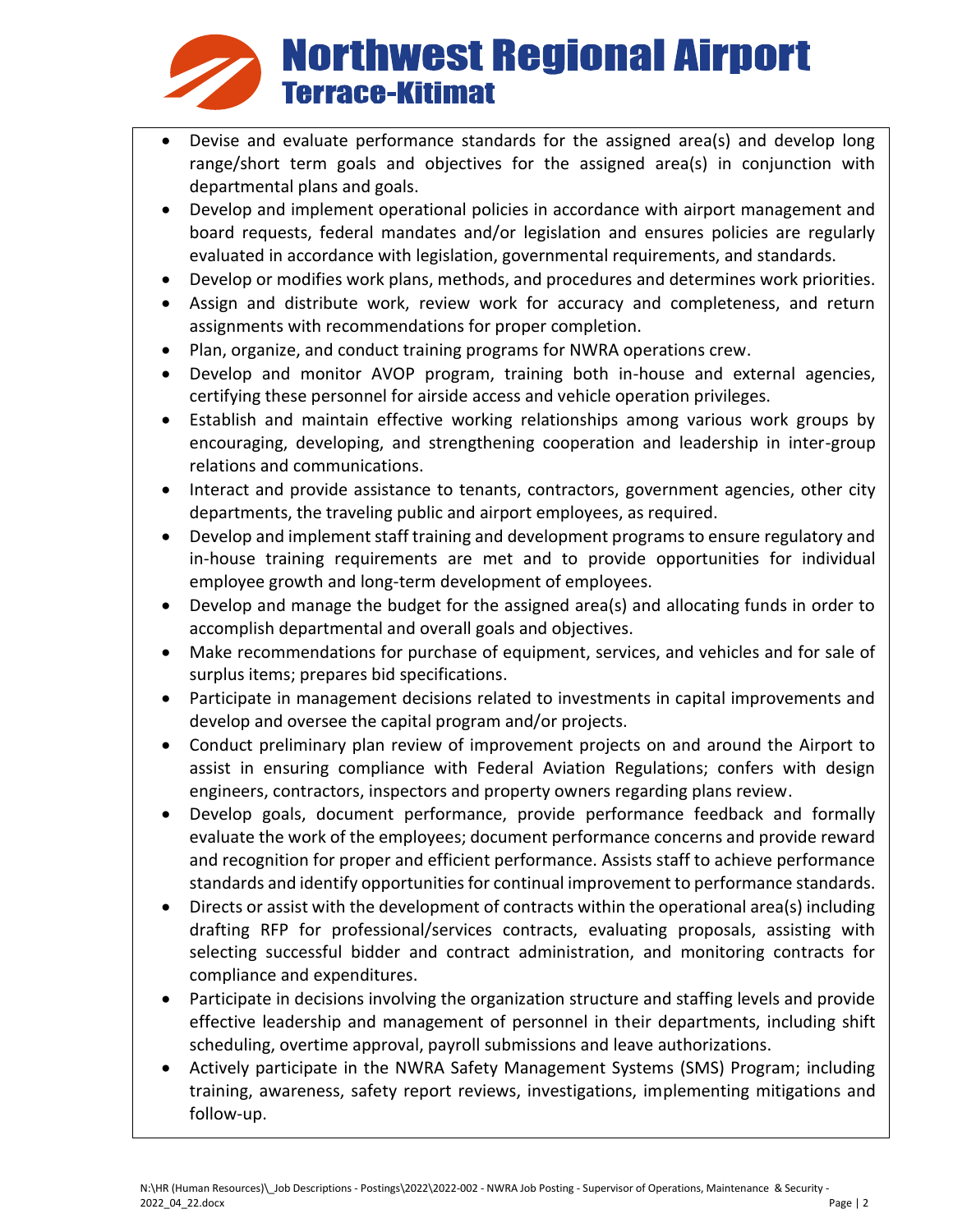

- Coordinate, plan and chair regular NWRA Staff and NWRA Tenant Safety & Operations Meetings.
- Work extended hours and/or shifts when weather conditions warrant, or an emergency occurs.
- Heavy equipment operation.
- Capable of ARFF certification.
- Performs other related duties as assigned.

### **Our ideal candidate will:**

- Bring an entrepreneurial perspective to the job.
- Be a team player with a Can-Do attitude.
- Lead by example, with a solid work ethic.
- Have excellent communication, interpersonal and presentation skills.
- Be well organized, resourceful and detail oriented.
- Have a good working knowledge of the Microsoft Office Suite.
- Have general office skills, ability to write reports, policies, correspondence, maintain accurate records, etc.
- Have a comprehensive knowledge of all aspects of aviation and aircraft procedures and practices, airport operations including snow removal, financial and personnel management, airport programs, airport security, emergency planning.
- Have investigative skills and proactive approach to resolve situations as they arise.
- Have the ability to develop and institute policies, procedures, rules and regulations.

### **Minimum qualifications:**

- **Education:**
	- o Grade 12 or equivalent
- **Experience:**
	- $\circ$  Ten years of supervisory experience within an operational area, supervising a group of ten employees or more.
	- o Basic office skills, computer proficiency in Microsoft Suite, especially word and excel.
	- $\circ$  Strong interpersonal skills and the ability to foster effective working relationships with numerous internal and external airport stakeholders.
	- o Ability to effectively communicate both orally and in writing.
	- $\circ$  Working knowledge of TP312 4<sup>th</sup> and 5<sup>th</sup> Editions (in respect to items applicable to NWRA)

## • **Licensure and Certification:**

- o Fully vaccinated against COVID-19
- o Class 1 or 3 Driver's License with Air Endorsement
	- Licenses and certifications must be kept current as a condition of employment.
- o Criminal background check is required for all positions at NWRA.
	- Employees are also required to report any felony convictions and/or moving violations to maintain this clearance and be eligible for continued employment.